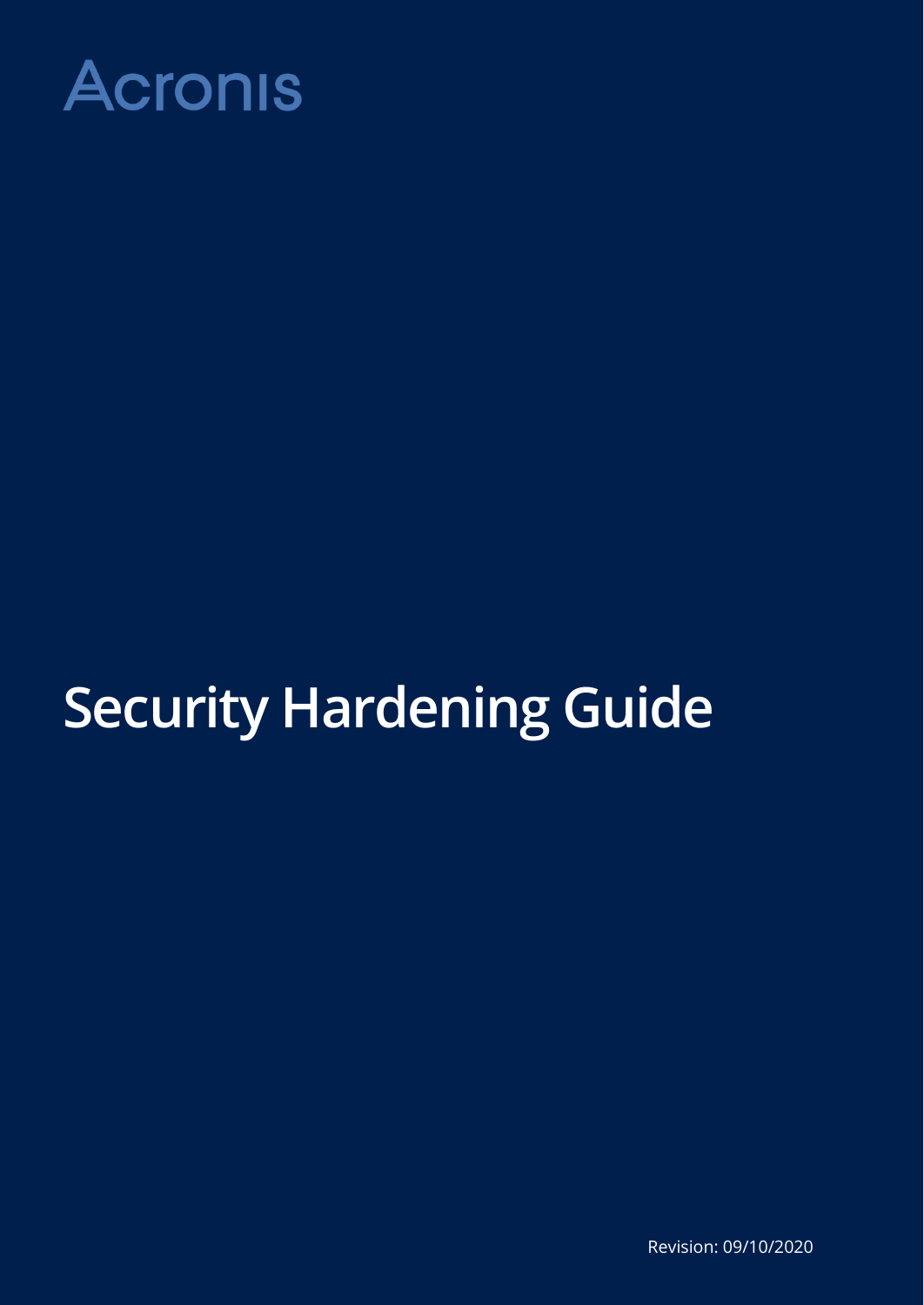### Table of contents

| $\mathbf{1}$   |  |
|----------------|--|
| $2^{\circ}$    |  |
| 2.1            |  |
| 2.2            |  |
| 2.3            |  |
| 2.4            |  |
| 3 <sup>7</sup> |  |
| 3.1            |  |
| 3.2            |  |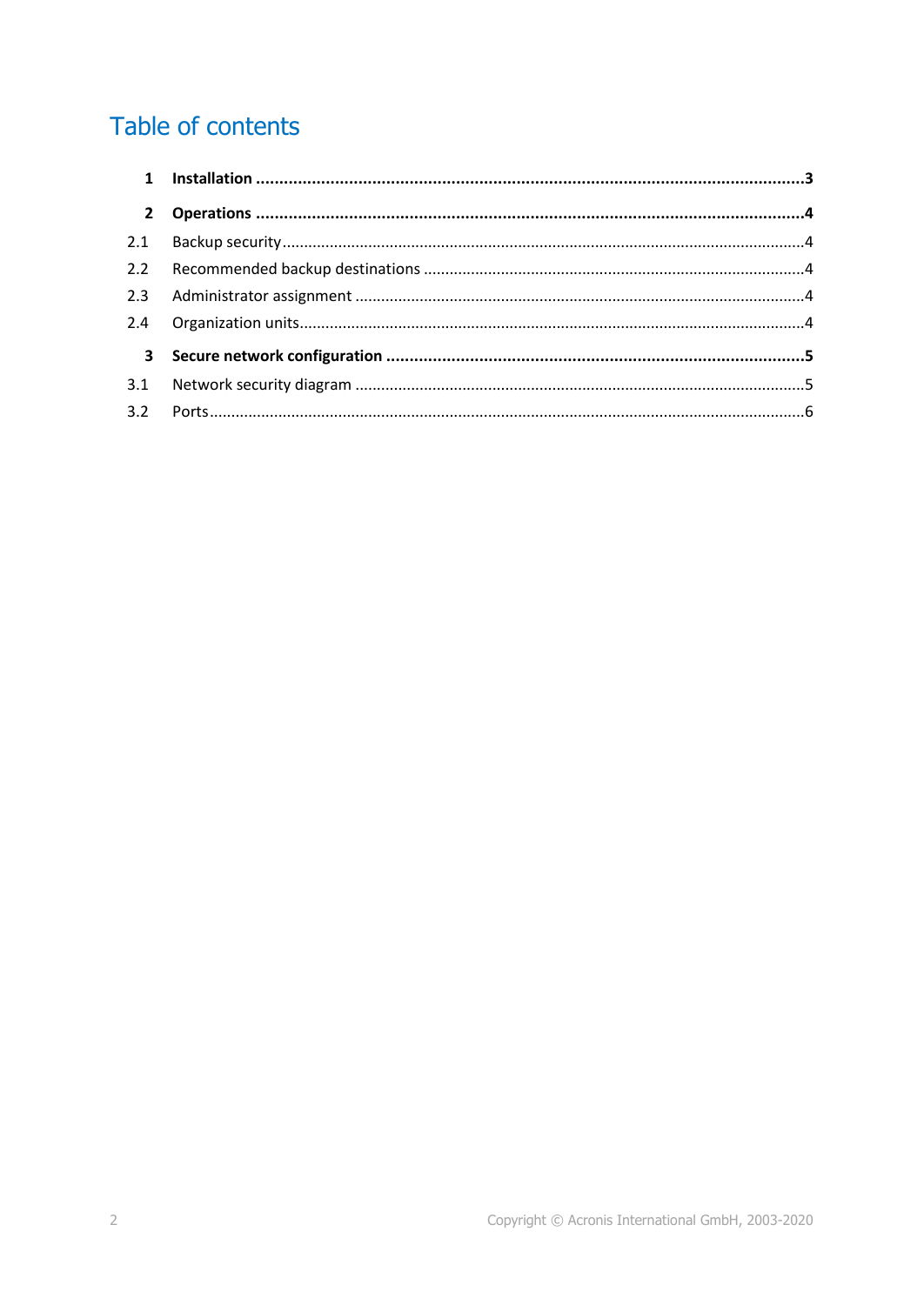# <span id="page-2-0"></span>1 Installation

*It is highly recommended to use the recent Acronis Cyber Protect 15 update, as it may include the important security fixes and improvements.*

If you install Acronis Management Server in the Windows environment, it is recommended to install it on any virtual machine or hardware node except the Domain Controller.

It is not recommended to change the accounts under which the services run [\(https://www.acronis.com/support/documentation/AcronisCyberProtect\\_15/index.html#40078.html](https://www.acronis.com/support/documentation/AcronisCyberProtect_15/index.html#40078.html) ).

If you have Active Directory, use managed service accounts

[\(https://docs.microsoft.com/en-us/windows-server/security/group-managed-service-accounts/grou](https://docs.microsoft.com/en-us/windows-server/security/group-managed-service-accounts/group-managed-service-accounts-overview) [p-managed-service-accounts-overview\)](https://docs.microsoft.com/en-us/windows-server/security/group-managed-service-accounts/group-managed-service-accounts-overview) so that you do not have to change the credentials on all machines.

#### **Installation recommendations**

There are three types of Acronis Cyber Protect installation:

- Web installation. It is a small setup file that downloads the remaining components after it is launched. You need Internet access every time you want to install the software by using the web installer. The drawback is that the web installer can cause problems with system infection by viruses or threats.
- Remote installation.
- Offline installation.

The recommended method is offline installation. The installation package can be placed on a network share or Microsoft System Center.

If you do not deploy the Acronis Storage Node, then the Catalog is not required to be installed.

#### **Agent registration recommendations**

For security reasons, it is recommended to disable the anonymous registration on the Management Server. To learn how to do this, refer to Configuring anonymous registration [\(https://www.acronis.com/support/documentation/AcronisCyberProtect\\_15/index.html#42457.html](https://www.acronis.com/support/documentation/AcronisCyberProtect_15/index.html#42457.html) ).

The agent can be registered in two ways:

1. By using the registration token.

You need to generate a registration token in the backup console. Then, on the machine to be protected, run the following command to register the backup agent in the Acronis Management Server:

```
<path_to_the_cyber_protection_agent_installer>\AcronisCyberProtect_15_64-bit.exe 
--add-components=agentForWindows --reg-address=<management_server_address> 
--reg-token=<token generated in the backup console>
```
You can use the registration token in the MST files for an automated backup agent deployment.

2. By using the user name and password.

The recommended method is using the registration token.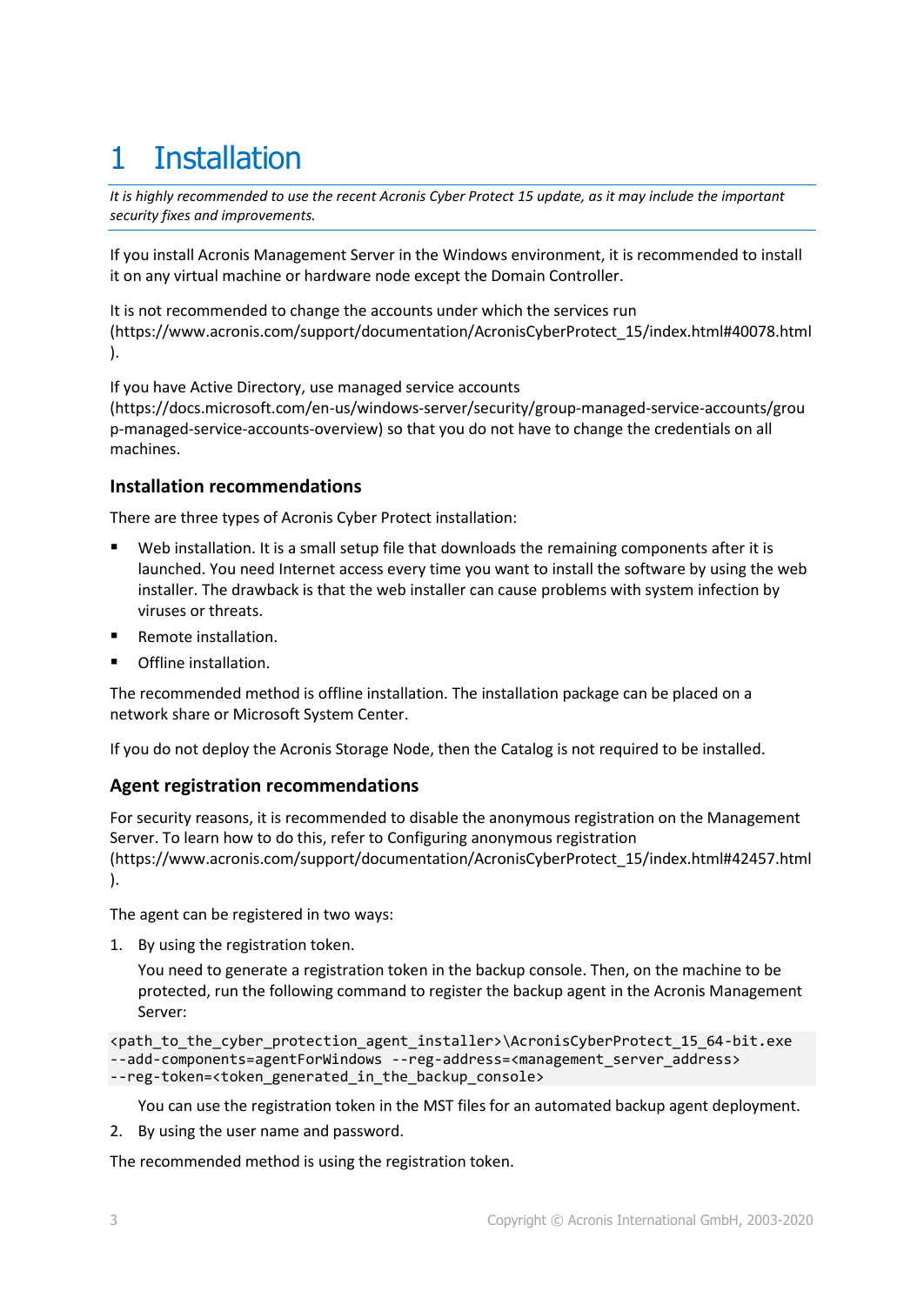# <span id="page-3-0"></span>2 Operations

### <span id="page-3-1"></span>2.1 Backup security

It is recommended to encrypt your backups. As a result, a backup will be stored encrypted at rest and a user will have to enter the encryption password in order to restore or view the saved encrypted backup.

For more details how to encrypt backups, refer to the Acronis Cyber Protect 15 web help [\(https://www.acronis.com/support/documentation/AcronisCyberProtect\\_15/#37608.html\)](https://www.acronis.com/support/documentation/AcronisCyberProtect_15/#37608.html).

# <span id="page-3-2"></span>2.2 Recommended backup destinations

You can choose the backup destination that will be appropriate to your security risk model, as outlined in the following table:

| <b>Destination</b>           | <b>Security protocols</b>      | <b>Tenant isolation capability</b> |
|------------------------------|--------------------------------|------------------------------------|
| Cloud storage                | TLS, client-server certificate | yes                                |
| Local folder                 |                                | no                                 |
| Network folder               | SMB/CIFS                       | no                                 |
| Acronis Cyber Infrastructure | TLS, client-server certificate | yes                                |
| NFS folder                   |                                | no                                 |
| Secure zone                  |                                | no                                 |
| <b>SFTP</b>                  | SSH <sub>2</sub>               | no                                 |
| Acronis Storage Node         | <b>TLS</b>                     | no                                 |

### <span id="page-3-3"></span>2.3 Administrator assignment

For security reasons, it is highly recommended to limit the list of administrators who can fully manage Acronis Cyber Protect.

The recommended way of assigning an administrator is a group in Active Directory.

# <span id="page-3-4"></span>2.4 Organization units

#### **Organizing the structure**

With the Advanced license, it is possible to create organizational units and add administrators to them. This allows you to delegate backup management to other people whose access permissions will be strictly limited to the units assigned to them.

Administrator accounts can be created at the unit or organization level. Each account has a view scoped to their area of control. Users only have access to their own backups.

To learn more about the types of administrators and their control area, refer to the Acronis Cyber Protect 15 web help.

[\(https://www.acronis.com/support/documentation/AcronisCyberProtect\\_15/index.html#39120.html](https://www.acronis.com/support/documentation/AcronisCyberProtect_15/index.html#39120.html) )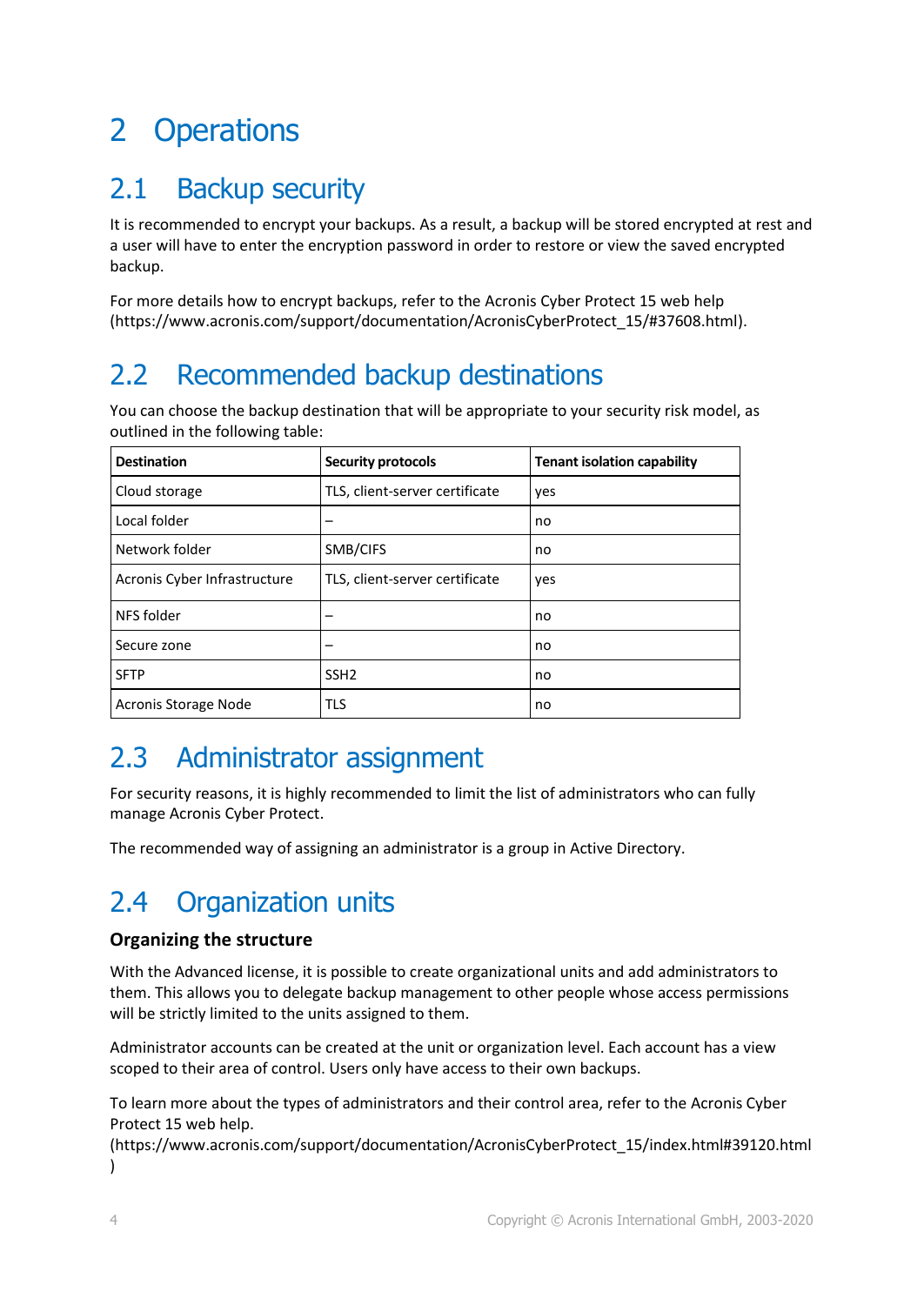# <span id="page-4-0"></span>3 Secure network configuration

This section describes the network configuration for secure communications between Acronis Cyber Protect components.

# <span id="page-4-1"></span>3.1 Network security diagram

On the diagram below, you can see the network security diagram which shows Acronis Cyber Protect 15 components and communications between them. For security reasons all the ports are closed except those that are listed in the table below.



**The arrow direction shows which component initiates the connection. Note that all ports are TCP unless otherwise specified.**

| Download installation components: 443 to<br>  1.<br>$d$ l.acronis.com    | 12. | - Manage ASN: 7780 ZMQ<br>- Register ASN and manage tasks: TCP 9877 |
|--------------------------------------------------------------------------|-----|---------------------------------------------------------------------|
| Sync subscription licenses: 443 to<br>l 2.<br>(A)<br>account.acronis.com | 13. | Backup to managed location: 9876,9852 $\bullet$                     |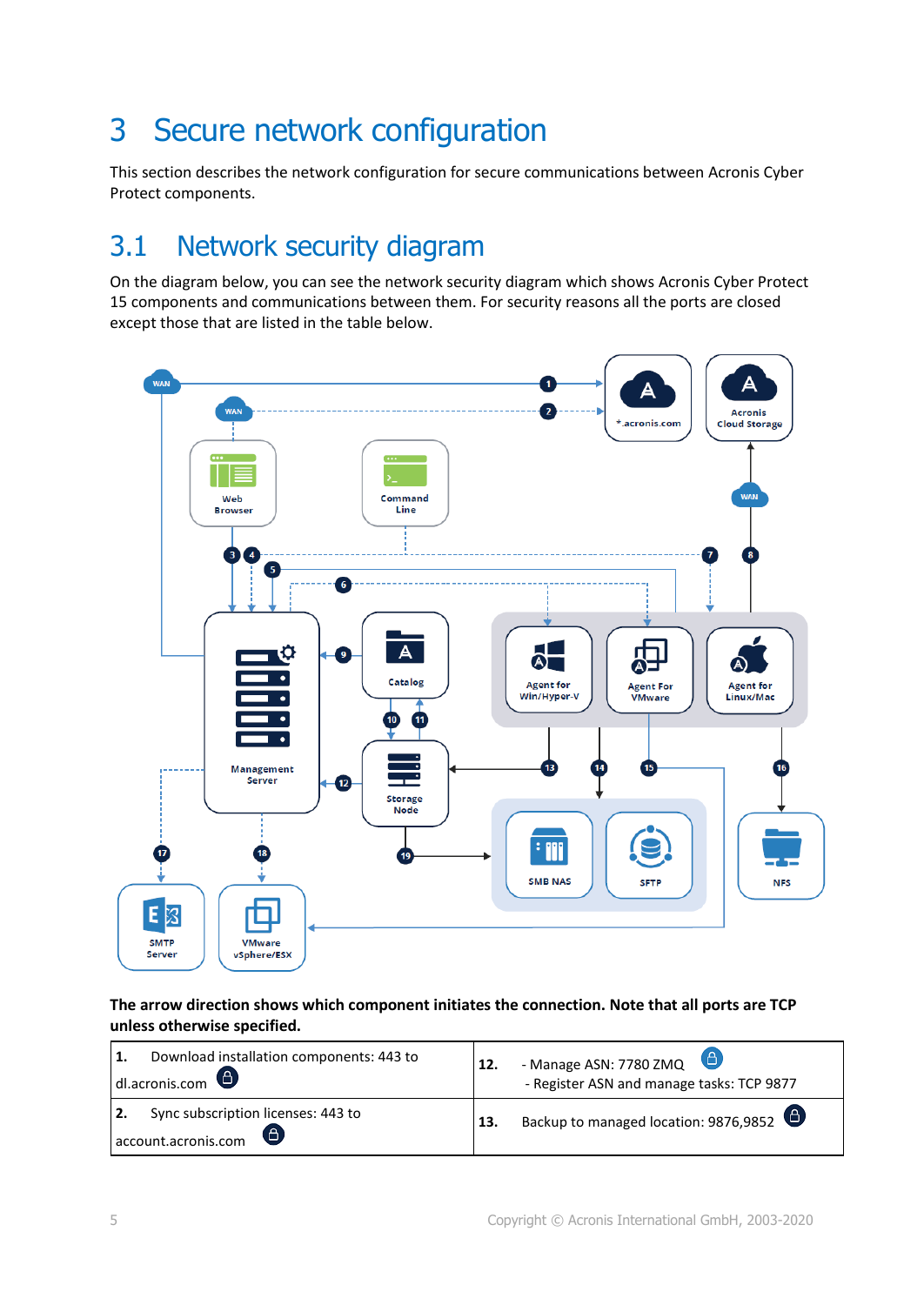| 3.  | Manage Environment: 9877<br>6                                                             | 14. | - SMB: UDP 137, UDP 138 and TCP 139, TCP 445<br>- SFTP: 22 (default, can vary) |
|-----|-------------------------------------------------------------------------------------------|-----|--------------------------------------------------------------------------------|
| 4.  | Access via remote CL (acrocmd, acropsh): 9851                                             | 15. | Create VM backups: 443, 902                                                    |
| 5.  | - Register Agent: 9877                                                                    |     |                                                                                |
|     | 6<br>- Manage Agent: 7780 ZMQ<br>- Sync licenses: 9877                                    | 16. | NFS: TCP, UDP 111 and 2049                                                     |
| 6.  | Remote installation:<br><b>U1 and earlier: 445, 25001, 9876</b><br>U2+: 445, 25001, 43234 | 17. | Send reports and emails: SMTP (25, 465, 587, etc)                              |
| 7.  | Access via remote CL (acrocmd, acropsh): 9850                                             | 18. | Deploy Appliance: 443, 902                                                     |
| 8.  | Create backups to Acronis cloud storage: 443,<br>8443, 44445, 5060                        | 19. | - SMB: UDP 137, UDP 138 and TCP 139, TCP 445<br>- SFTP: 22 (default, can vary) |
| 9.  | Browse and search backups: 9877                                                           |     |                                                                                |
| 10. | Index backups: 9876                                                                       |     |                                                                                |
| 11. | Receive catalog metadata: 9200                                                            |     |                                                                                |
|     |                                                                                           |     |                                                                                |
|     | Backup data                                                                               |     | CurveZMQ 256-bit key                                                           |
|     | Management data                                                                           |     | HTTPS/TLS                                                                      |
|     | Optional functionality                                                                    |     |                                                                                |

### <span id="page-5-0"></span>3.2 Ports

This section lists the different ports that should be opened for communication between the different Acronis components inside the network as well as traffic to the outside. These are same ports as used in the diagram above, but presented in a list by component.

Note that all communication between the many services of a single component are also done through network connections. These services listen exclusively on localhost and the ports are not listed here because nothing needs to be opened in the firewall or otherwise changed in your network.

*Though these internal ports do not affect traffic, they can create a conflict if another application is listening on the same port. You can usually change the internal port used by Acronis services in the .json configuration file for the service found in its directory in c:\Program Files\Acronis\[service\_name]\[service\_name].json*

#### **Management Server**

The following ports should always be opened on the Management Server for incoming connections from different components:

- TCP 9877 (API gateway)
- TCP 7780 (for communication with the agents)
- 9850 (ASYNC IPC)

The following ports are optional if you want to access the Management Server from the remote command line:

**TCP 9851**